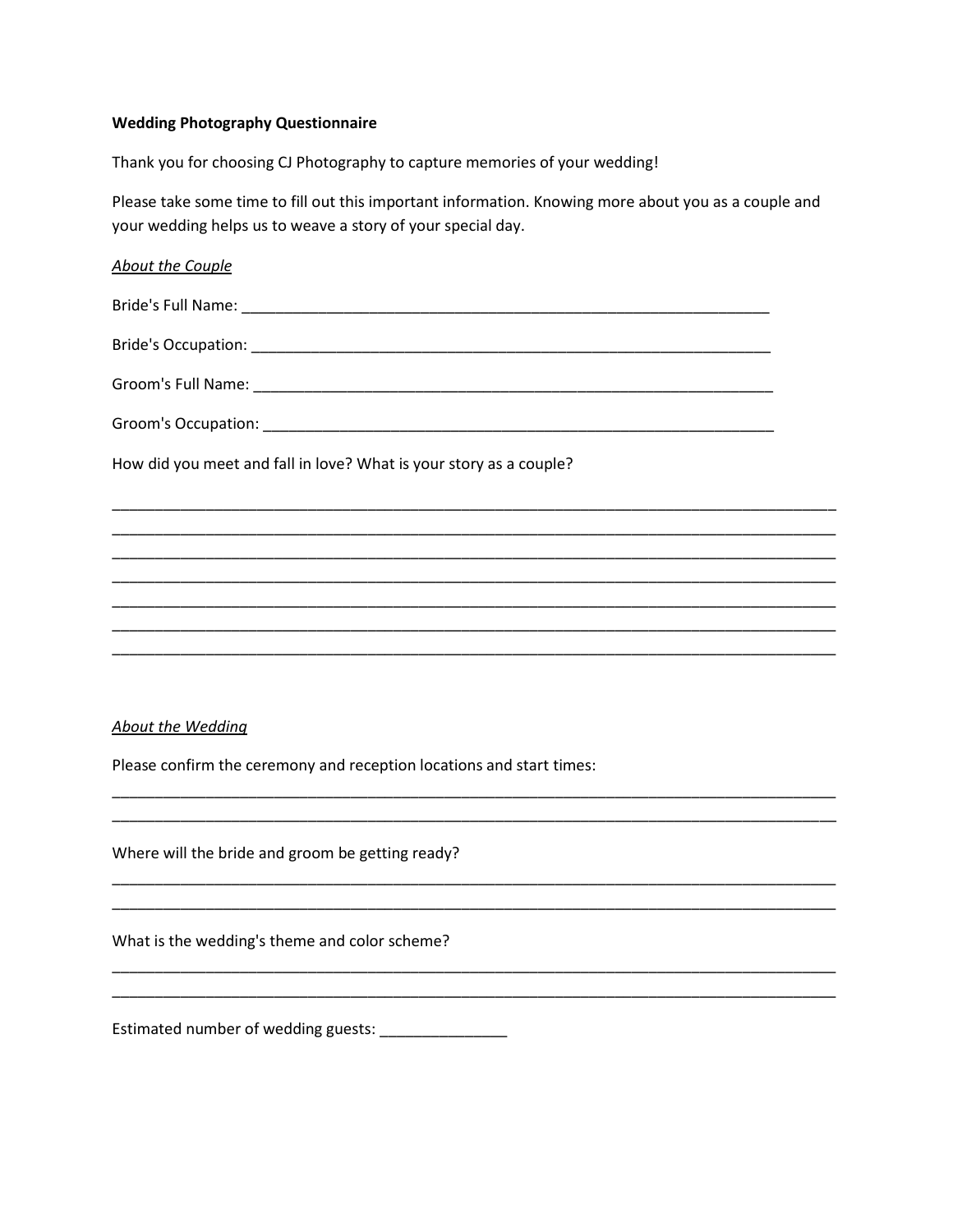### The Wedding Party

Names of Bride's Parents: Names of Bride's Parents:

Names of Bride's Siblings (who will be at the wedding):

Names of Groom's Siblings (who will be at the wedding):

Do the bride and groom have their own children who will be present at the wedding? If so, please list their names and ages:

Are there any special family situations we should be aware of (example: divorced parents)?

**Bridesmaids Names:** 

Best Man's Name: Name: Name and South Assembly and South Assembly and South Assembly and South Assembly and South Assembly and South Assembly and South Assembly and Assembly and Assembly and Assembly and Assembly and Assem

**Groomsmen Names:** 

Flower Girl(s):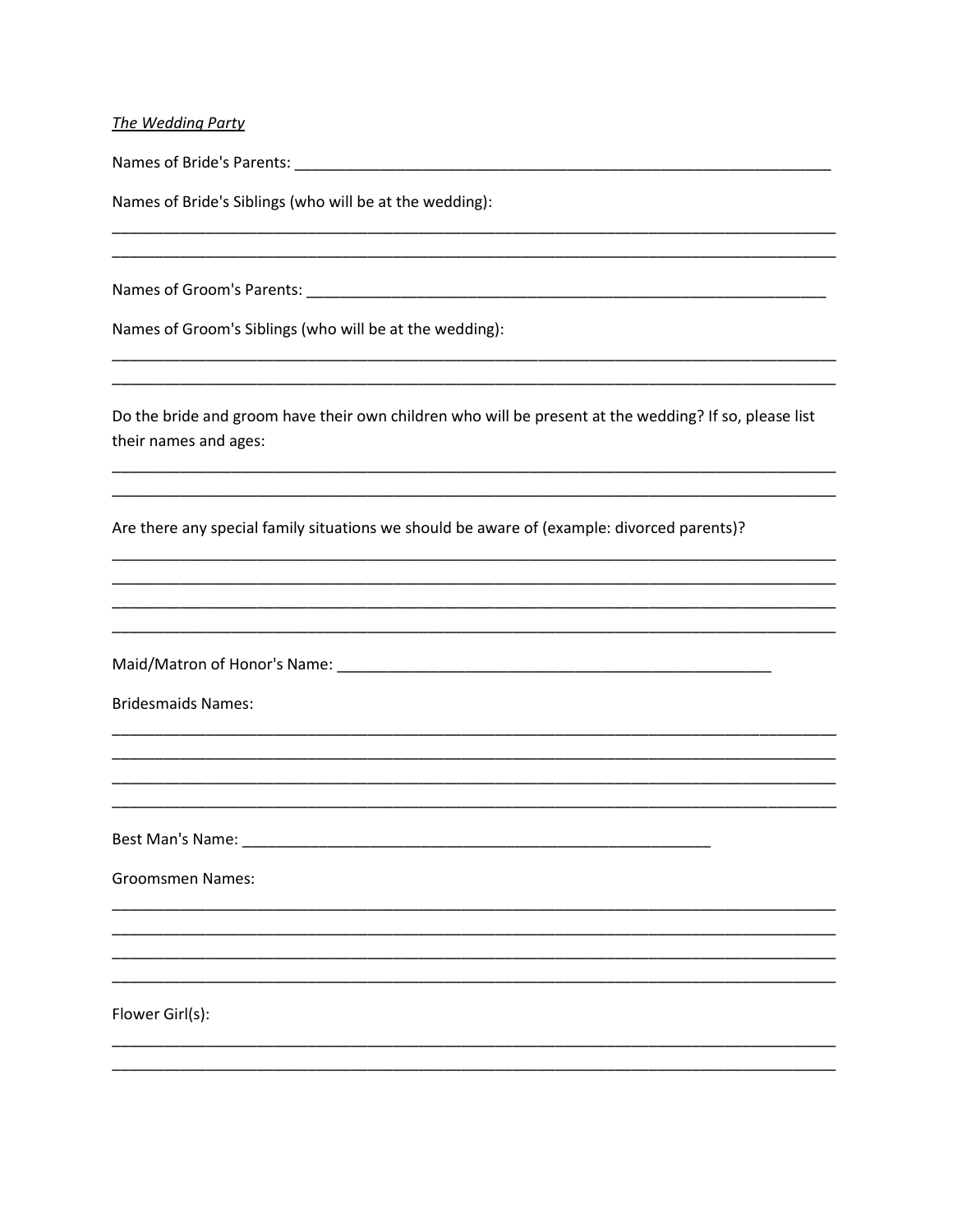Ring Bearer(s):

#### *The Wedding Details*

How would you best describe your wedding (formal, semi-formal, casual)?

Will the bride and groom be allowed to see each other prior to the ceremony for photos?

Sometimes there are special photography guidelines required by the church/wedding venue. For example, many Catholic churches do not allow the use of a flash or any photography at all during certain rituals. *Please* do not assume the answer to this important question. The best person to ask is the officiator of your ceremony. We need to know these restrictions ahead of time so we can discuss how they may affect the day. If there are any special photography restrictions, please list them below.

\_\_\_\_\_\_\_\_\_\_\_\_\_\_\_\_\_\_\_\_\_\_\_\_\_\_\_\_\_\_\_\_\_\_\_\_\_\_\_\_\_\_\_\_\_\_\_\_\_\_\_\_\_\_\_\_\_\_\_\_\_\_\_\_\_\_\_\_\_\_\_\_\_\_\_\_\_\_\_\_\_\_\_\_\_ \_\_\_\_\_\_\_\_\_\_\_\_\_\_\_\_\_\_\_\_\_\_\_\_\_\_\_\_\_\_\_\_\_\_\_\_\_\_\_\_\_\_\_\_\_\_\_\_\_\_\_\_\_\_\_\_\_\_\_\_\_\_\_\_\_\_\_\_\_\_\_\_\_\_\_\_\_\_\_\_\_\_\_\_\_

\_\_\_\_\_\_\_\_\_\_\_\_\_\_\_\_\_\_\_\_\_\_\_\_\_\_\_\_\_\_\_\_\_\_\_\_\_\_\_\_\_\_\_\_\_\_\_\_\_\_\_\_\_\_\_\_\_\_\_\_\_\_\_\_\_\_\_\_\_\_\_\_\_\_\_\_\_\_\_\_\_\_\_\_\_

\_\_\_\_\_\_\_\_\_\_\_\_\_\_\_\_\_\_\_\_\_\_\_\_\_\_\_\_\_\_\_\_\_\_\_\_\_\_\_\_\_\_\_\_\_\_\_\_\_\_\_\_\_\_\_\_\_\_\_\_\_\_\_\_\_\_\_\_\_\_\_\_\_\_\_\_\_\_\_\_\_\_\_\_\_ \_\_\_\_\_\_\_\_\_\_\_\_\_\_\_\_\_\_\_\_\_\_\_\_\_\_\_\_\_\_\_\_\_\_\_\_\_\_\_\_\_\_\_\_\_\_\_\_\_\_\_\_\_\_\_\_\_\_\_\_\_\_\_\_\_\_\_\_\_\_\_\_\_\_\_\_\_\_\_\_\_\_\_\_\_

| Name of Wedding Coordinator (if applicable): Name of Wedding Coordinator (if applicable): |
|-------------------------------------------------------------------------------------------|
| Name of DJ Vendor or Band (if applicable): Name of DJ Vendor or Band (if applicable):     |
|                                                                                           |
|                                                                                           |
|                                                                                           |

Below is the general list of photographs that we will attempt to include as the day allows. Please specify any photographs that are not on the list, and any non-traditional events or happenings we should expect at your wedding.

### *Getting Ready*

The dress, veil, shoes, rings

Bride in the dressing room, putting on finishing touches, make up, hair, etc.

## *Portraits of Bride*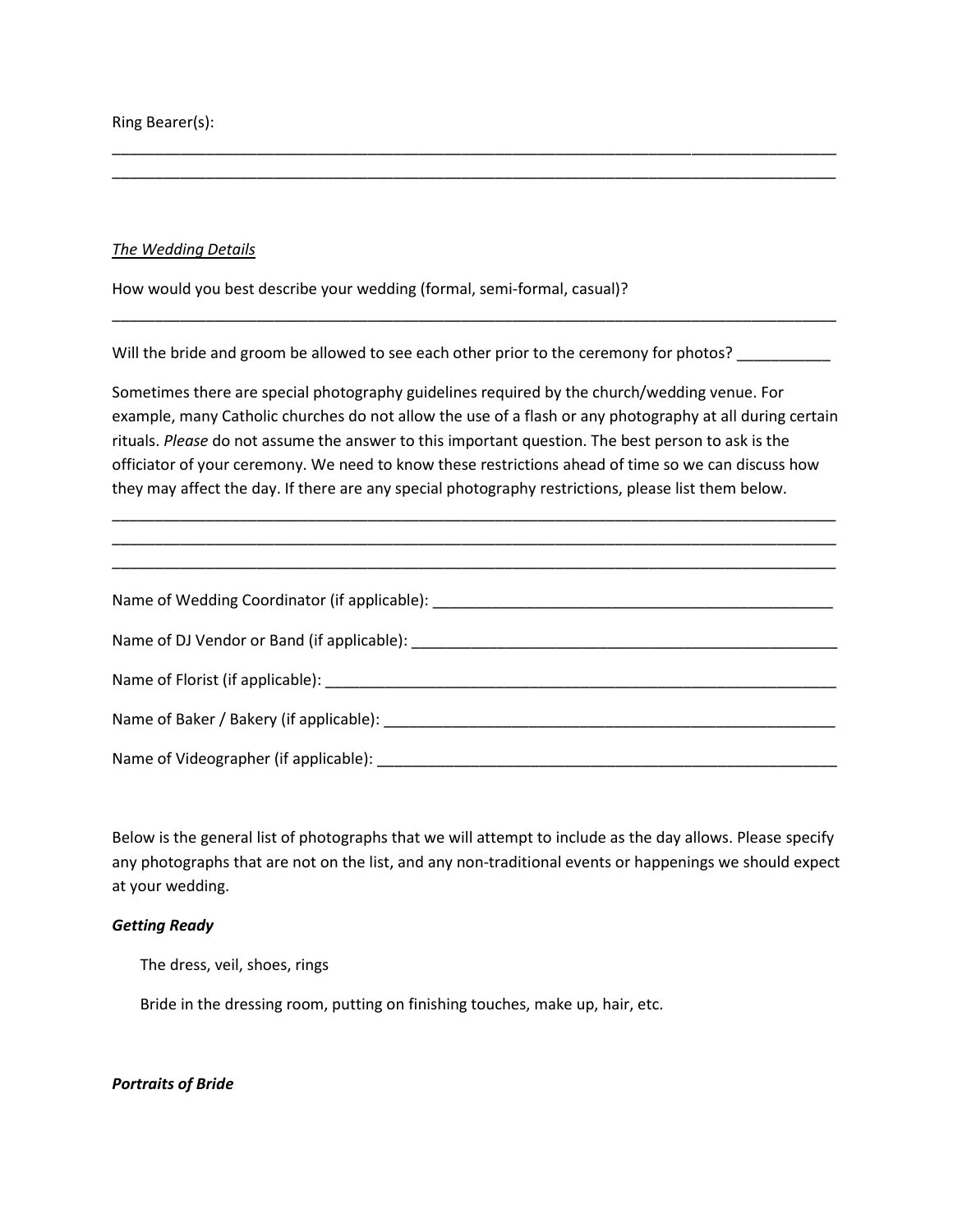Portrait of mother and bride Bridesmaids getting ready Attendants helping bride with final preparations Portrait of Father and Bride Groom getting ready Groom with best man Groom with ring bearer Bouquet

# *Ceremony*

Inside and outside of venue

Bride and father waiting to enter

Musicians and singers

Groom, groomsmen, and officiator standing at the altar

Bridesmaids coming down the aisle

Ring bearer /flower girl

Father giving-away the bride

Unity candle, readings, vows, rings

The kiss

Bride and groom coming down the aisle

Receiving line at ceremony site

#### Posed Portraits

Plan on 1 % to 2 hours of photography between the ceremony and the reception for posed portraits.

Bride with bridesmaids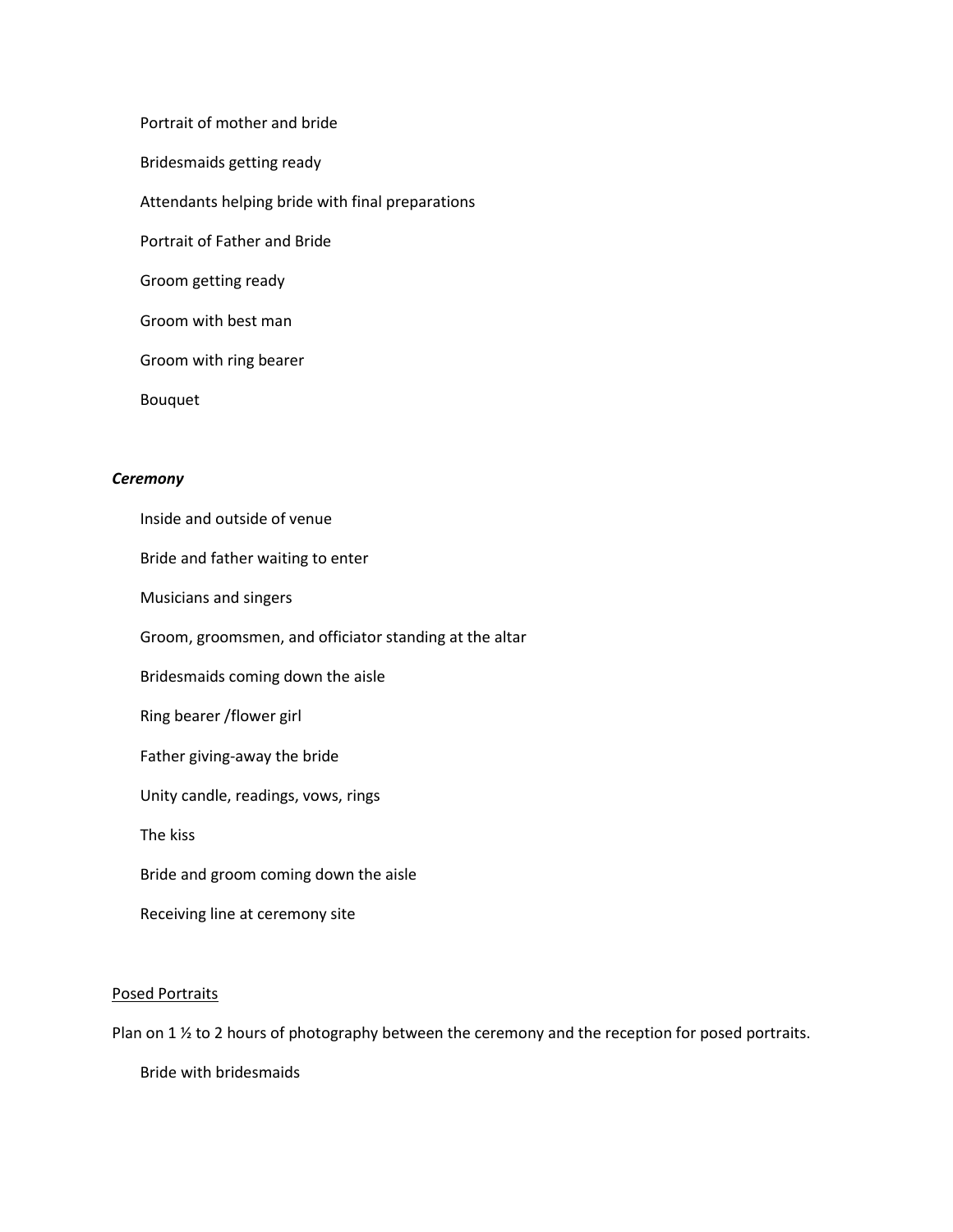Bride with groomsmen Groom with bridesmaids Groom with groomsmen Bride with maid/matron of honor Groom with best man Bride and groom with entire wedding party Bride with her parents Groom with his parents Bride and Groom with Bride's parents and grandparents Bride and Groom with Groom's parents and grandparents Bride and groom with her immediate family Bride and groom with his immediate family Solo portraits of bride and groom Bride and groom together Reception Table settings, place cards, cake, food Gift table, guest book Entrance to reception Blessings, toasts, speakers before the meal First dance of bride and groom Bride dancing with her father Groom dancing with his mother Couple cutting the cake Throwing the bouquet Tossing the garter